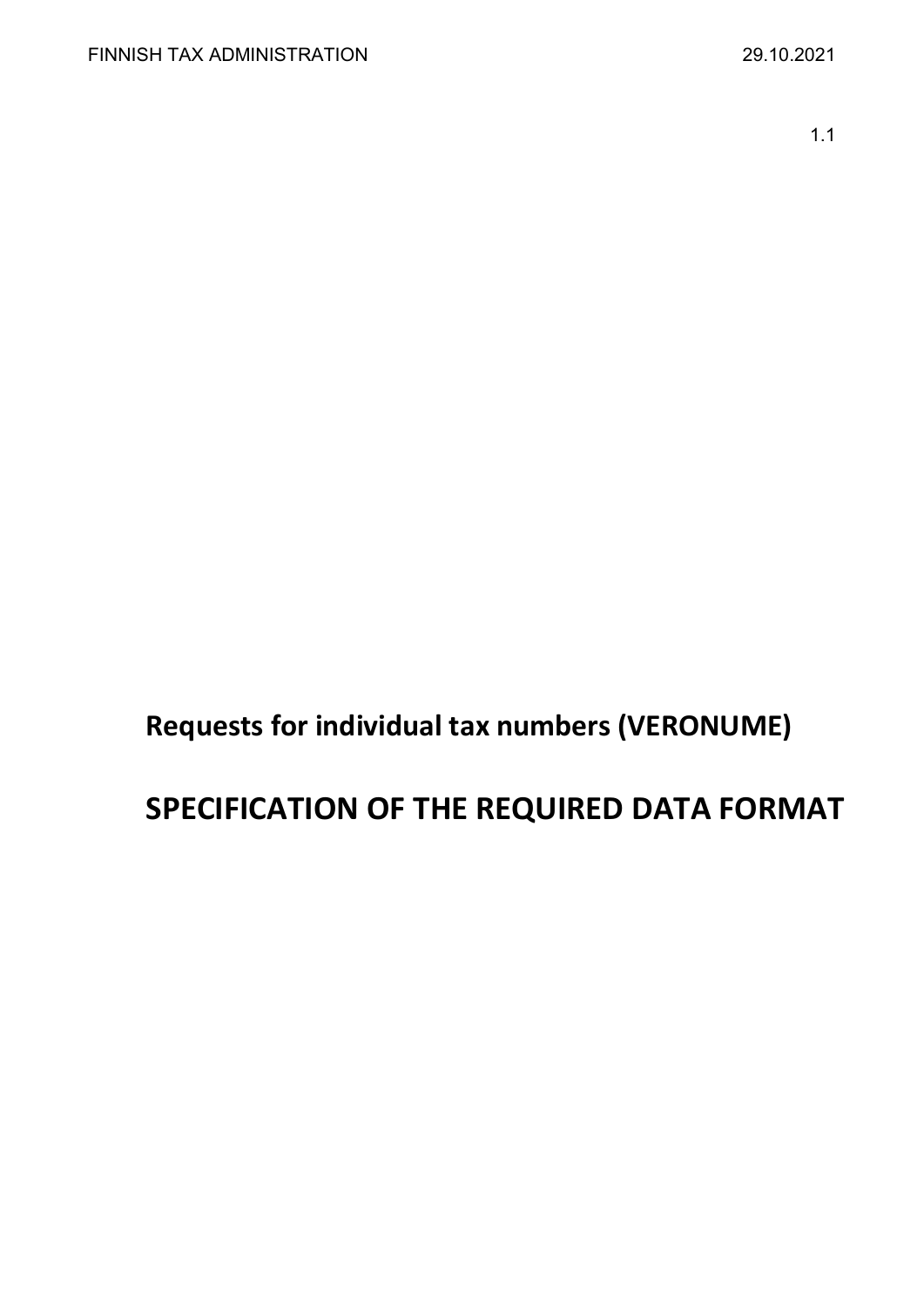## **Table of contents**

| 1              | <b>INTRODUCTION</b>                                               | $\overline{2}$ |
|----------------|-------------------------------------------------------------------|----------------|
| $2^{\circ}$    | <b>DESCRIPTION OF THE INFORMATION FLOW AND SUBMITTAL OF FILES</b> | $\overline{2}$ |
| $\mathbf{3}$   | <b>PERIOD OF VALIDITY</b>                                         | 3              |
| 4              | <b>COMBINED INFORMATION FLOWS</b>                                 | 3              |
| 5              | LIST OF CHANGES ON THE PREVIOUS VERSION                           | 3              |
|                | 6 LIST OF THE DATA CONTENT                                        | 4              |
| $\overline{7}$ | <b>AUTOMATED CHECK PROCESSES</b>                                  | 5              |
| 8              | <b>MESSAGES</b>                                                   | 5              |
| 9              | <b>IDENTIFIER FOR SUCCESSFUL/NON-SUCCESSFUL REQUEST</b>           | 5              |
| 10             | <b>EXAMPLE</b>                                                    | 5              |

### **Version history**

| <b>Date</b> | <b>Version</b> | <b>Description</b>                     |
|-------------|----------------|----------------------------------------|
| 11.6.2012   | 1.1            | First published version                |
| 29.10.2021  |                | References to Katso have been removed. |

#### <span id="page-1-0"></span>**1 INTRODUCTION**

This guidance explains the structure of the required inbound file and the check procedures that follow. For more information, see [General description for](https://www.vero.fi/globalassets/tietoa-verohallinnosta/ohjelmistokehittajille/finnish-tax-administration_electronic-filing-of-information-returns-general-description.pdf)  [electronic filing of information returns \(pdf\)](https://www.vero.fi/globalassets/tietoa-verohallinnosta/ohjelmistokehittajille/finnish-tax-administration_electronic-filing-of-information-returns-general-description.pdf) *(tax.fi > About us > IT developers > Data format specifications> General description for electronic filing of information returns)*.

#### <span id="page-1-1"></span>**2 DESCRIPTION OF THE INFORMATION FLOW AND SUBMITTAL OF FILES**

Employers who have workers on their construction sites can ask the Tax Administration to send the individual Tax Numbers of the construction workers to the employer and to enter the workers in the public TN register of the construction industry. If max. 20 workers' tax numbers are requested electronically, the workers are automatically entered in the register.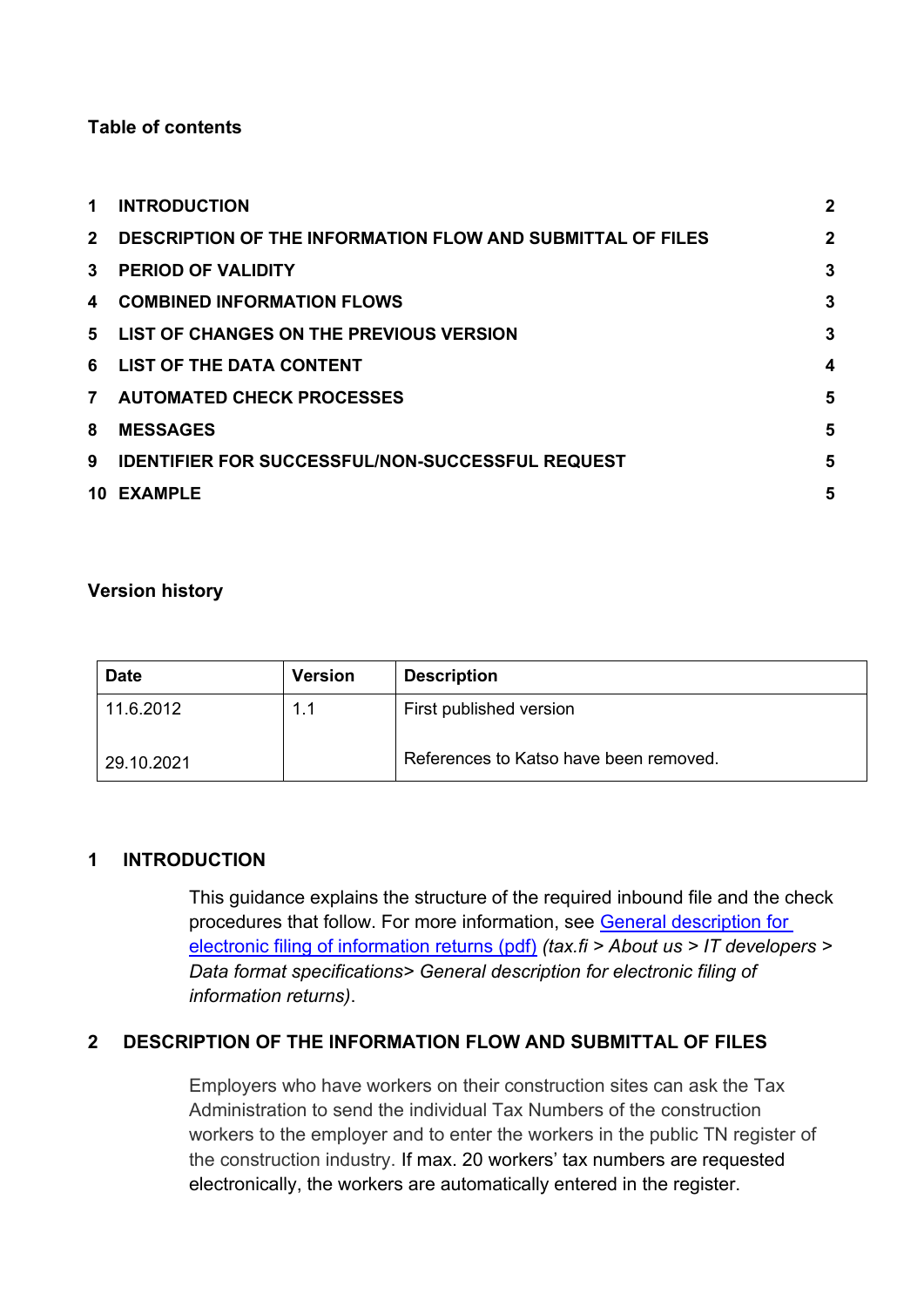The employer makes the request electronically through the Ilmoitin.fi service  $(i$ lmoitin.fi) by submitting a file according to this data file specification. The Tax Administration adds the tax numbers to the request file and sends the data back to the employer through Ilmoitin.fi.

Based on the Business ID of the filer, the answer file will include corresponding sets of data in answer to the filer's request. The party requesting the Tax Numbers can use this identifier to differentiate between various employers/sub-accounting units.

To check the method of identification required by this information flow, the role required and where in the flow the authorisation is checked, go to Ilmoitin.fi [Methods of sign-in, Roles, rights to represent organizations](https://www.ilmoitin.fi/webtamo/sivut/IlmoituslajiRoolit?kieli=en&tv=VERONUME) *(ilmoitin.fi> Instructions and templates > Methods of sign-in, Roles, rights to represent organizations > Return for self-assessed taxes)*.

## <span id="page-2-0"></span>**3 PERIOD OF VALIDITY**

This specification sets out the requirements of file formatting that come into force 11 June 2012 and continue to be in force until a new version of this specification is released.

## <span id="page-2-1"></span>**4 COMBINED INFORMATION FLOWS**

Other data flows may not be transmitted in the same computer file as this data flow.

# <span id="page-2-2"></span>**5 LIST OF CHANGES ON THE PREVIOUS VERSION**

| <b>Version</b> | Data<br><b>Element</b> | Data name | <b>Description</b> |
|----------------|------------------------|-----------|--------------------|
|                |                        |           |                    |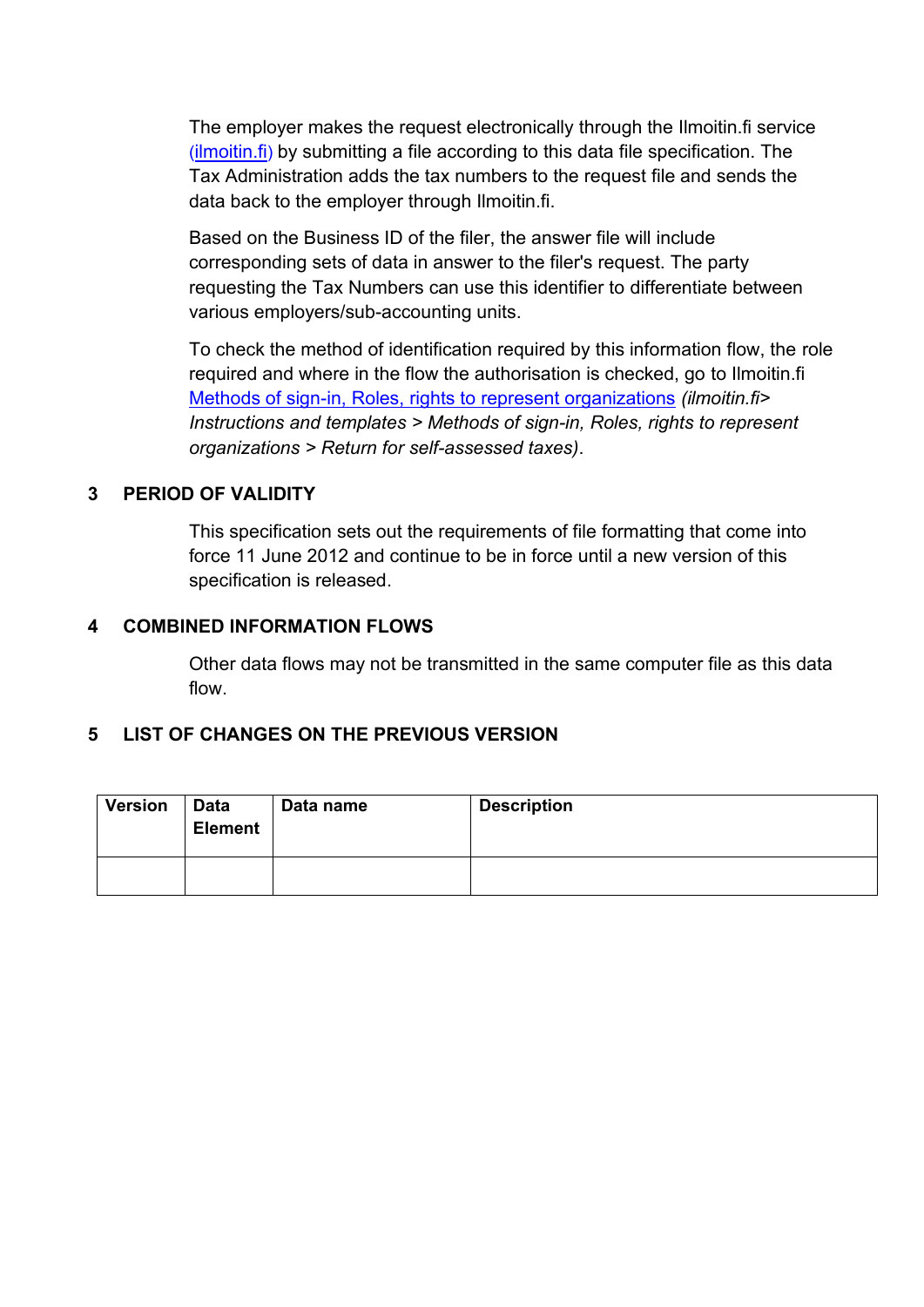# <span id="page-3-0"></span>**6 LIST OF THE DATA CONTENT**

# **Enquiry details:**

| Positio  P/<br>In. | V      | L/T Description                                                                                  | Format          | Permissible<br>values |
|--------------------|--------|--------------------------------------------------------------------------------------------------|-----------------|-----------------------|
| $1 - 8$            | P      | Identifier of the filing                                                                         | AN <sub>8</sub> | <b>VERONUME</b>       |
| $9 - 12$           | $\vee$ | Reserve space                                                                                    | AN4             |                       |
| $13 - 23$          | P      | Worker's personal identity code                                                                  | <b>HETU</b>     |                       |
| 24-36              | P      | Filer's business id                                                                              | ALITP2          |                       |
| 37-49              | P      | Employer's business id<br>When using a personal identity code, complete<br>the field with blanks | ALITP2  HETU    |                       |
| 50                 | P      | Request for activation of the individual tax<br>number                                           | $+N1$           |                       |

# **Tax Administration's answer:**

| <b>Positio</b><br>In | P <br>V | L/T Description                                                                                                                                                                                                                                                                                                                                                                                                        | <b>Format</b>    | <b>Permissible</b><br>values |
|----------------------|---------|------------------------------------------------------------------------------------------------------------------------------------------------------------------------------------------------------------------------------------------------------------------------------------------------------------------------------------------------------------------------------------------------------------------------|------------------|------------------------------|
| 51                   | P       | Identifier for successful/non-successful request<br>$0$ = The worker has been issued an individual Tax<br>Number. It has been activated and registered.<br>$1 =$ No individual Tax Number was found for the<br>worker, positions 52-63 are left blank.<br>$2$ = No record of the employer was found in the<br>Tax Administration's register of employers,<br>so no Tax Number will be sent to the requesting<br>party. | $+N1$            | 0, 1, 2                      |
| 52-63                | V       | Individual tax number                                                                                                                                                                                                                                                                                                                                                                                                  | AN <sub>12</sub> |                              |
| 64-80                | V       | Reserve space, is padded with blank spaces                                                                                                                                                                                                                                                                                                                                                                             | AN17             |                              |